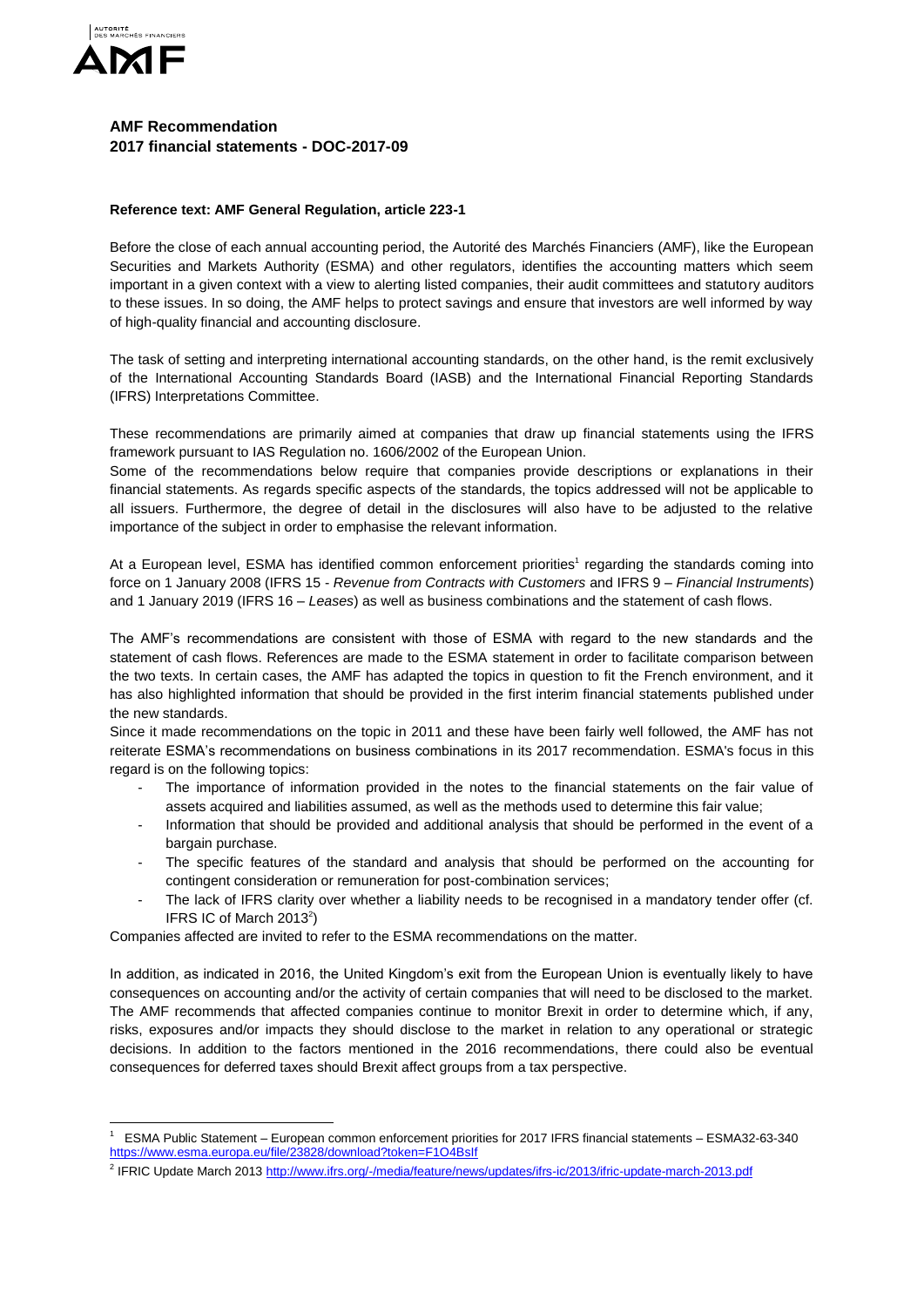

## *AMF financial statement reviews*

The AMF hereby presents some statistics and explanations regarding its reviews of the financial statements of listed companies.

These companies and their statutory auditors should feel free to contact the AMF to discuss any matter regarding the application of IFRS.

## **Contents**

| 1.     |                                                                                                         |  |
|--------|---------------------------------------------------------------------------------------------------------|--|
| 1.1.   |                                                                                                         |  |
| 1.2.   |                                                                                                         |  |
| 2.     |                                                                                                         |  |
| 2.1.   |                                                                                                         |  |
| 2.2.   |                                                                                                         |  |
| 2.3.   |                                                                                                         |  |
| 2.4.   |                                                                                                         |  |
| 2.5.   |                                                                                                         |  |
| 2.6.   |                                                                                                         |  |
| 3.     |                                                                                                         |  |
| 3.1.   |                                                                                                         |  |
| 3.2.   |                                                                                                         |  |
| 3.2.1. |                                                                                                         |  |
| 3.2.2. |                                                                                                         |  |
| 3.2.3. |                                                                                                         |  |
| 3.3.   |                                                                                                         |  |
| 4.     |                                                                                                         |  |
| 5.     |                                                                                                         |  |
| 5.1.   |                                                                                                         |  |
| 5.1.1. | Selection of issuers reviewed as part of the Corporate Accounting and Auditing Directorate's (DAC) work |  |
| 5.1.2. |                                                                                                         |  |
| 5.2.   |                                                                                                         |  |
| 5.3.   |                                                                                                         |  |
| 5.4.   |                                                                                                         |  |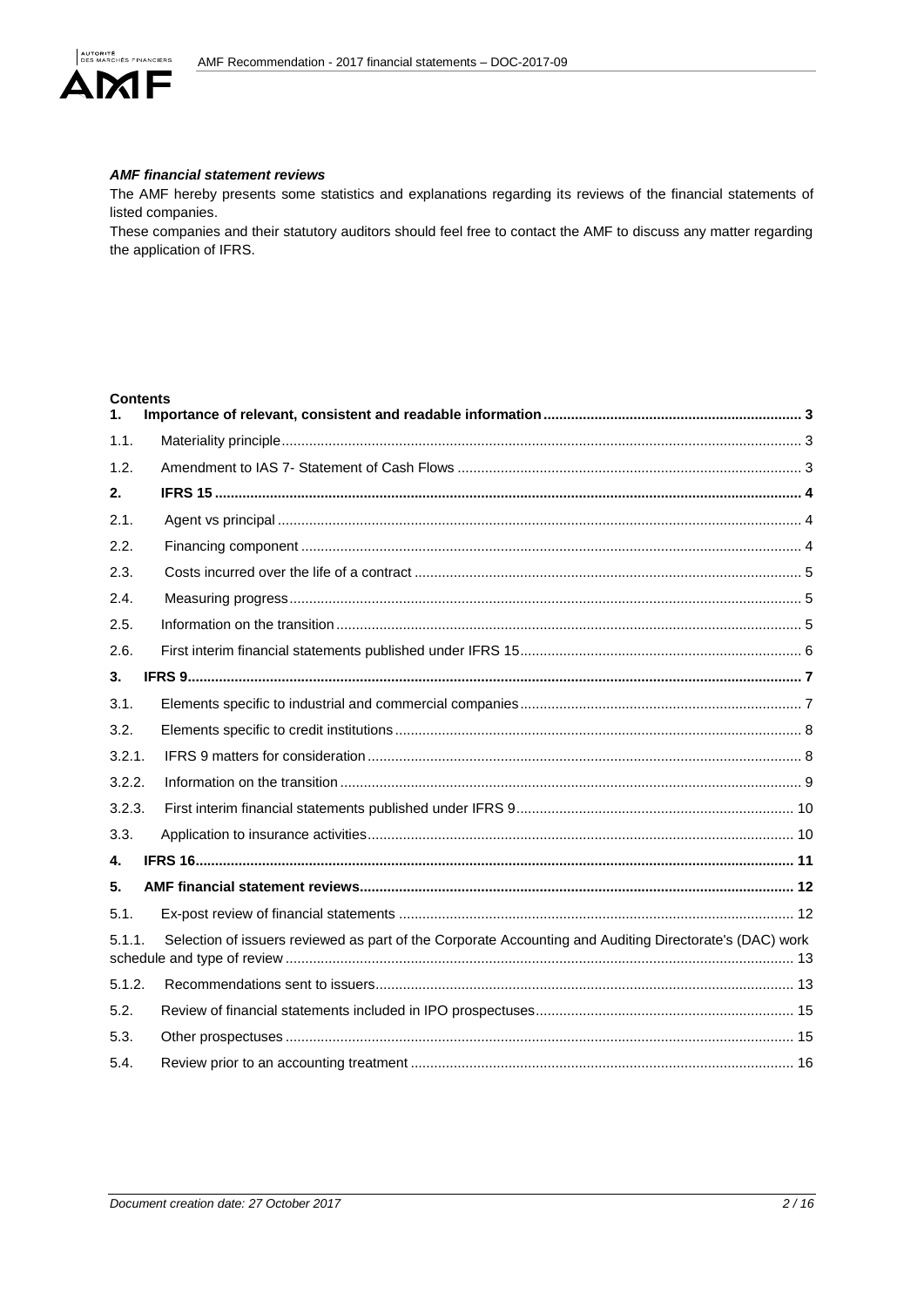

## <span id="page-2-0"></span>**1. Importance of relevant, consistent and readable information**

The issue of presenting primary financial statements, as well as the readability and relevance of the information provided in the notes, is one of the main features of the IASB's Better Communication in Financial Reporting project.

This is a topic close to the heart of regulators, and the AMF is no exception, as demonstrated by the publication in 2015 of its Guide to the Relevance, Consistency and Readability of Financial Statements, which aimed to provide companies with ideas and examples so they could improve the content and presentation of the information disclosed in financial statements.

The AMF welcomes the steps taken by a growing number of French companies to restructure their notes to financial statements so that items are grouped by theme and there is consistency across their financial reporting. The AMF encourages companies to continue in this vein.

### <span id="page-2-1"></span>1.1. Materiality principle

IAS 1.31 specifies that, even if a specific disclosure is required by IFRS, it need not be provided if the information resulting from that disclosure is not material. Conversely, companies should look at whether additional information not specifically required by IFRS should be provided, with regard to IAS 1.117-125-129, in order to enable understanding of a material transaction or event and its impact on the financial position and performance of the company.

#### **Recommendation:**

**It is important that companies continue to work on the notion of the materiality of information provided in financial statements by examining which items should be presented in the context of the period under review, deleting immaterial information and providing more details on information that is material from a qualitative or quantitative perspective.**

In September 2017, the IASB published a Practice Statement<sup>3</sup> on materiality. The text is not binding but it may help companies to integrate the complex materiality principle into their financial statements insofar as it contains a suggested approach and examples showing how the IASB proposes to apply the materiality principle to financial statement items in certain specific situations, such as related-party transactions, covenants, etc.

### **Recommendation:**

**The AMF has observed that, in their financial statements, some companies present principles that are not applicable in view of their transactions and operations (hedging, joint operation accounting methods, etc.), while others present practical or operational simplifications which have immaterial impact. The AMF urges companies not to mention these in the notes because, as indicated in IAS 1.30A, they obscure material information.** 

Another important element highlighted in the AMF's guide was the importance of involving the governance bodies and audit committee, particularly upstream, in the process of drawing up the financial statements. We feel this is particularly important in the context of the new IFRS and the bigger role played by the audit committee.

## <span id="page-2-2"></span>1.2. Amendment to IAS 7- *Statement of Cash Flows*

As part of its plans to improve disclosure in the notes to financial statements, the IASB has published an amendment to IAS 7 – *Statement of Cash Flows* which applies to financial years beginning on or after 1 January 2017 and will be adopted by the European Commission before the end of the year.

This amendment aims to provide additional disclosures that will enable users of financial statements to evaluate changes in liabilities arising from financing activities by distinguishing between the different types of changes (IAS 7.44A). This is disclosures that have been long-awaited by users of financial statements of industrial and commercial companies, who attach considerable importance to the statement of cash flows and sometimes find it hard to evaluate the changes therein or reconcile them with the other components of the financial statements.

**.** 

<sup>&</sup>lt;sup>3</sup> IASB - IFRS Practice Statement: Application of Materiality to Financial Statements [http://www.ifrs.org/-/media/project/disclosure-initative/disclosure-intiative-materiality-practice-statement/ed-practice](http://www.ifrs.org/-/media/project/disclosure-initative/disclosure-intiative-materiality-practice-statement/ed-practice-statement.pdf)statement.ndf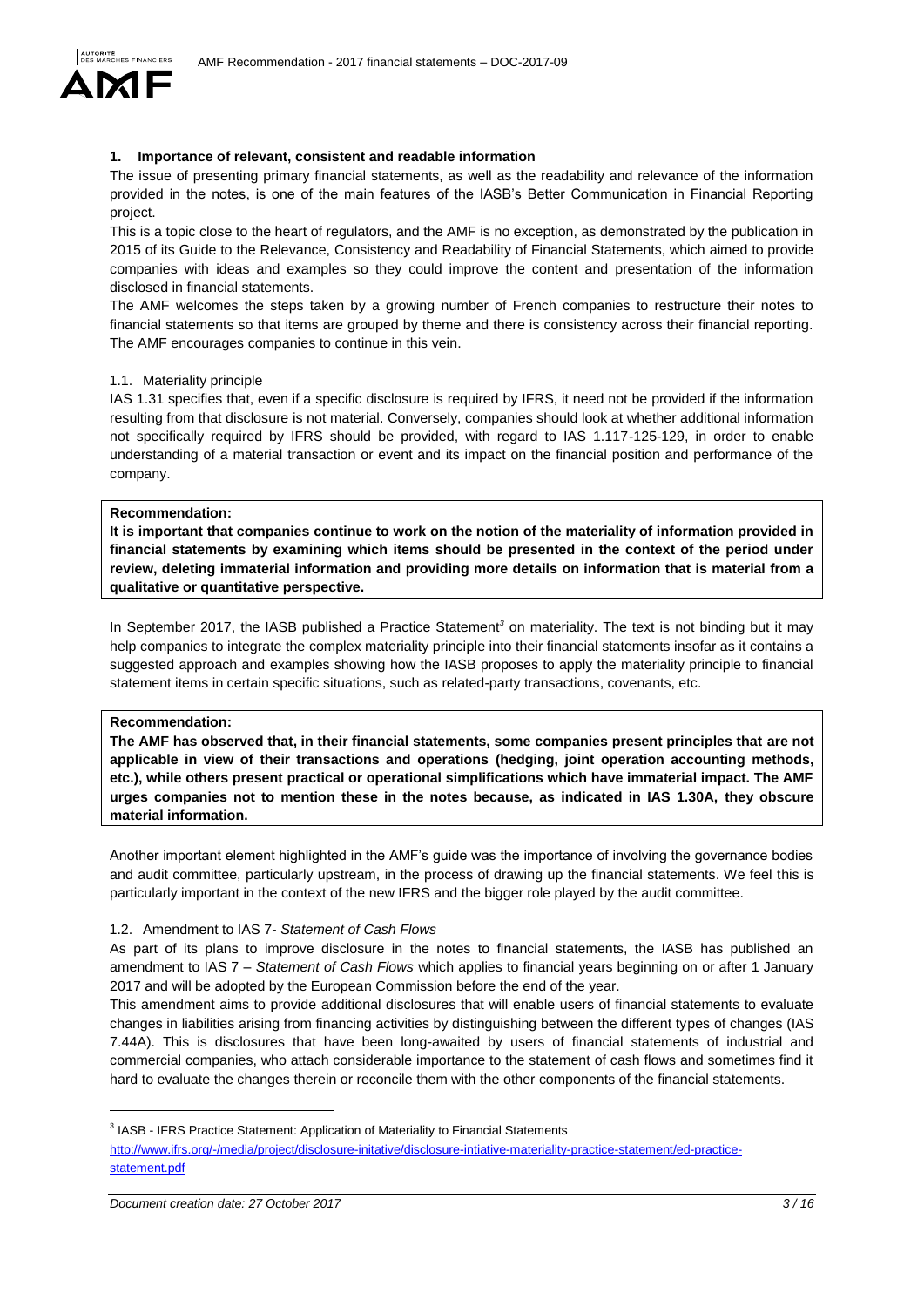### **Recommendation:**

**The AMF urges corporate companies, pursuant to the new requirements of IAS 7.44A and B, to present changes in liabilities arising from financing activities in a tabular format as suggested in IAS 7.44D and the illustrative example E, where this is deemed more appropriate for presenting clear and concise information and fulfilling the objectives of the amendment.\***

**In addition, pursuant to IAS 1.111 and 113, companies are urged to provide comments on these changes and tie them in with the other components of the financial statements.**

\* *Cf. ESMA ECEP page 4 Reconciliation of liabilities arising from financing activities in IAS 7* 

## <span id="page-3-0"></span>**2. IFRS 15**

IFRS 15 - *Revenue from Contracts with Customers* comes into force on 1 January 2018. It includes new principles for recognising revenue and new requirements with regard to disclosures in the notes.

#### **Recommendation:**

**As part of implementing IFRS 15, some items require in-depth analysis (e.g. recognition of revenue from the sale of licences, evaluation of variable consideration and the items presented below). It is therefore important to follow the five steps set out by the standard before concluding there is no impact.**

*Cf. ESMA ECEP page 9 IFRS 15 Revenue from contracts with customers par.1* 

#### <span id="page-3-1"></span>2.1. Agent vs. principal

IFRS 15 B34-38 bases the analysis on the concept of transfer of control of the goods or services, whereas IAS 18 analysis was based on the notion of transfer of risks and rewards.

### **Recommendation:**

**The AMF invites all companies with significant contracts under which a third party provides goods or services to their customers (distributor, supplier or subcontractor, for example) to perform a detailed analysis of these contracts in light of the IFRS 15 measures before deciding whether to retain the accounting methods established in accordance with IAS 18.**

*Cf. ESMA ECEP page 10 IFRS 15 Revenue from contracts with customers par. 2*

#### <span id="page-3-2"></span>2.2. Financing component

IFRS 15 requires analysis to be carried out to determine whether or not a contract contains a significant financing component, particularly if there is more than a year between transfer of, and payment for, the goods or services, and sets out the reasons why such a delay in payment may be caused by something other than a financing component (IFRS 15.60 et seq.). In cases of existence of financing component, the entity adjusts the recognised revenue so that the transaction price reflects what the customer would pay in cash for the goods or services, and recognises the financing component in interest income or expense. The standard specifies that the discount rate, which shall not be updated after initial recognition of the contract under the terms of IFRS 15.64, should also reflect the credit characteristics of the party receiving financing as well as any collateral or security provided by the customer or the entity, which may affect the rate.

#### **Recommendation:**

**The AMF is adamant about the importance of affected companies determining whether or not a contract contains a financing component, even in a low interest rate environment.**

**If the financing component is not recognised because it is not significant, the AMF recommends that companies ensure they do not lose the analysis they have carried out because it may be used again for similar future agreements which may have a significant financing component.** 

*Cf. ESMA ECEP page 10 IFRS 15 Revenue from contracts with customers par. 4*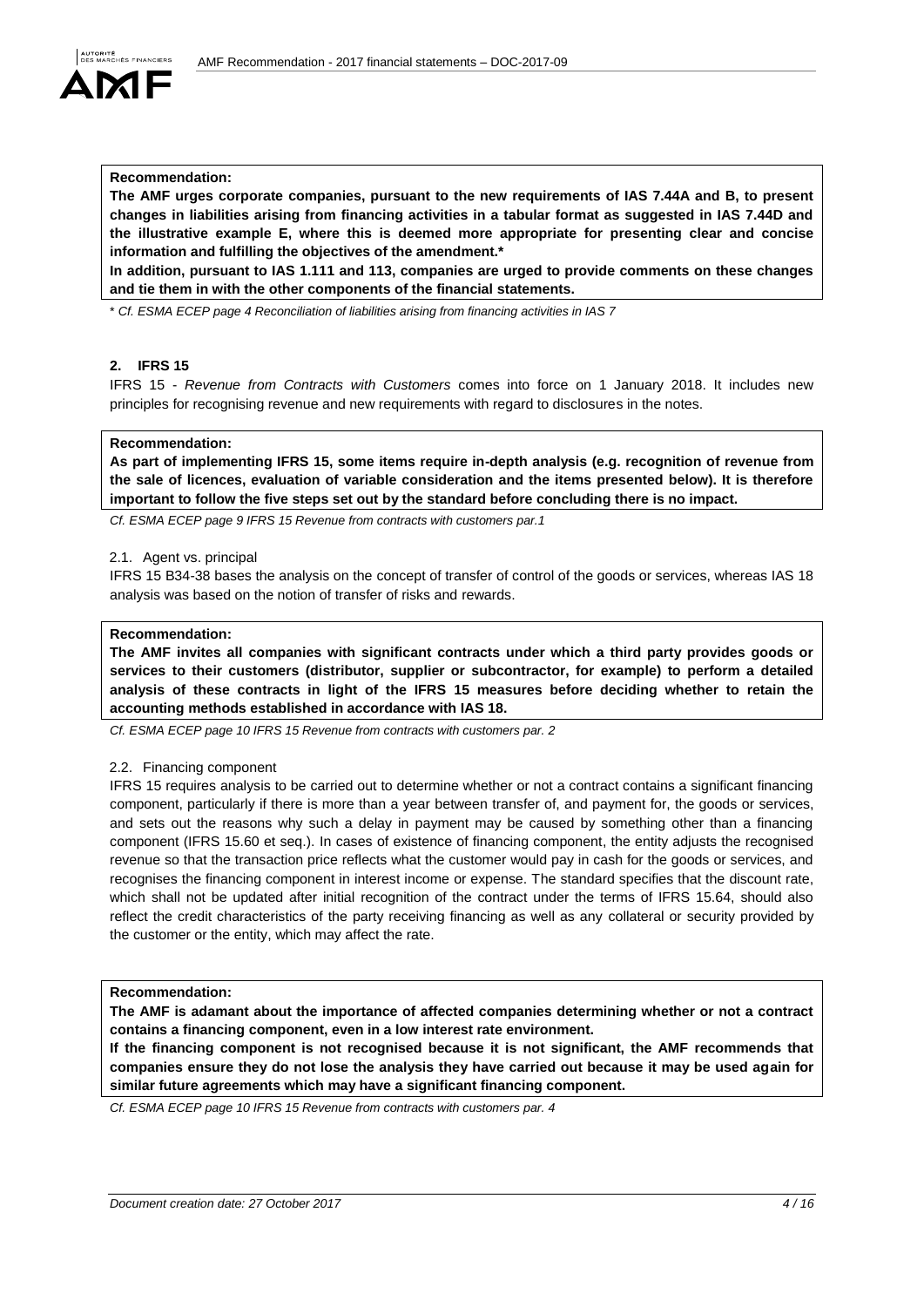

## <span id="page-4-0"></span>2.3. Costs incurred over the life of a contract

The standard distinguishes a certain number of costs incurred over the life of a contract (costs of obtaining, fulfilling and renewing the contract, for example) by specifying their accounting treatment (IFRS 15.91 et seq.). Some of these costs must be capitalised if certain conditions are fulfilled.

Outside of IFRS 15, the IFRS already include provisions stating which costs should and should not be capitalised (IAS 38, IAS 2 and IAS 16). IFRS 15.BC307 states that where other standards preclude the capitalisation of certain costs, these costs cannot be capitalised under IFRS 15. Moreover, IAS 38.67 and 68 list the costs that can and cannot be capitalised for an internally generated intangible asset. For example, under the terms of IAS 38.67, staff training costs cannot be capitalised.

## **Recommendation:**

**The AMF again stresses the importance of ensuring that the costs of fulfilling a contract do not fall under the scope of another standard before assessing the asset recognition criteria in IFRS 15.95.** 

*Cf. ESMA ECEP page 10 IFRS 15 Revenue from contracts with customers par.6*

### <span id="page-4-1"></span>2.4. Measuring progress

IFRS 15 describes the analysis that should be performed to determine if a performance obligation is satisfied at a point in time or over time (IFRS 15.35 to 38)

If the performance obligation is deemed to be satisfied over time, the standard states that the associated revenue should be recognised using the method that best represents the gradual transfer to the client of control of the goods or services.

#### **Reminder:**

**Pursuant to IFRS 15.B15, the method used to measure progress should provide a faithful depiction of the entity's performance in measuring the goods or services over which the customer has obtained control. As such, methods based on external milestones (e.g. units produced or delivered, services provided) are not acceptable if they require recognition of significant work in progress over which the customer has control at the end of the reporting period.**

*Cf. ESMA ECEP page 9 and 10 IFRS 15 Revenue from contracts with customers par.2 and 3*

In French off-plan property agreements (known as VEFA contracts), all incurred costs, including provision of the land, are generally representative of the pattern at which control of the entire asset is transferred, in particular because the legal transfer of ownership of all existing elements (land and part of the construction) to the customer takes place upon signature of the contract.

## <span id="page-4-2"></span>2.5. Information on the transition

The AMF has reviewed the information provided in this area in the 2016 annual and 2017 half-yearly financial statements of CAC 40 and Next 20 companies as well as a sample of 86 comparable European companies<sup>4</sup>. The findings were as follows:

- Nearly all the French companies that mentioned IFRS 15 had improved their disclosure in the half-yearly financial statements, compared with over half the European companies. Just under a third of the French companies that mentioned IFRS 15 expect to be affected, compared with nearly half the European companies.
- For those that mentioned IFRS 15 (around one fifth of the French companies and one quarter of the European companies), there was almost a 50/50 split between those that have chosen the full retrospective transition approach and those that have chosen the modified retrospective transition approach.
- Three French companies and 10 non-French European companies provided an initial quantitative disclosure on the impact as at the transition date, for example a percentage change in revenues.

**.** 

<sup>4</sup> Cf. also ESMA's analysis of 47 European companies

<https://www.esma.europa.eu/file/23827/download?token=FLckp9KT>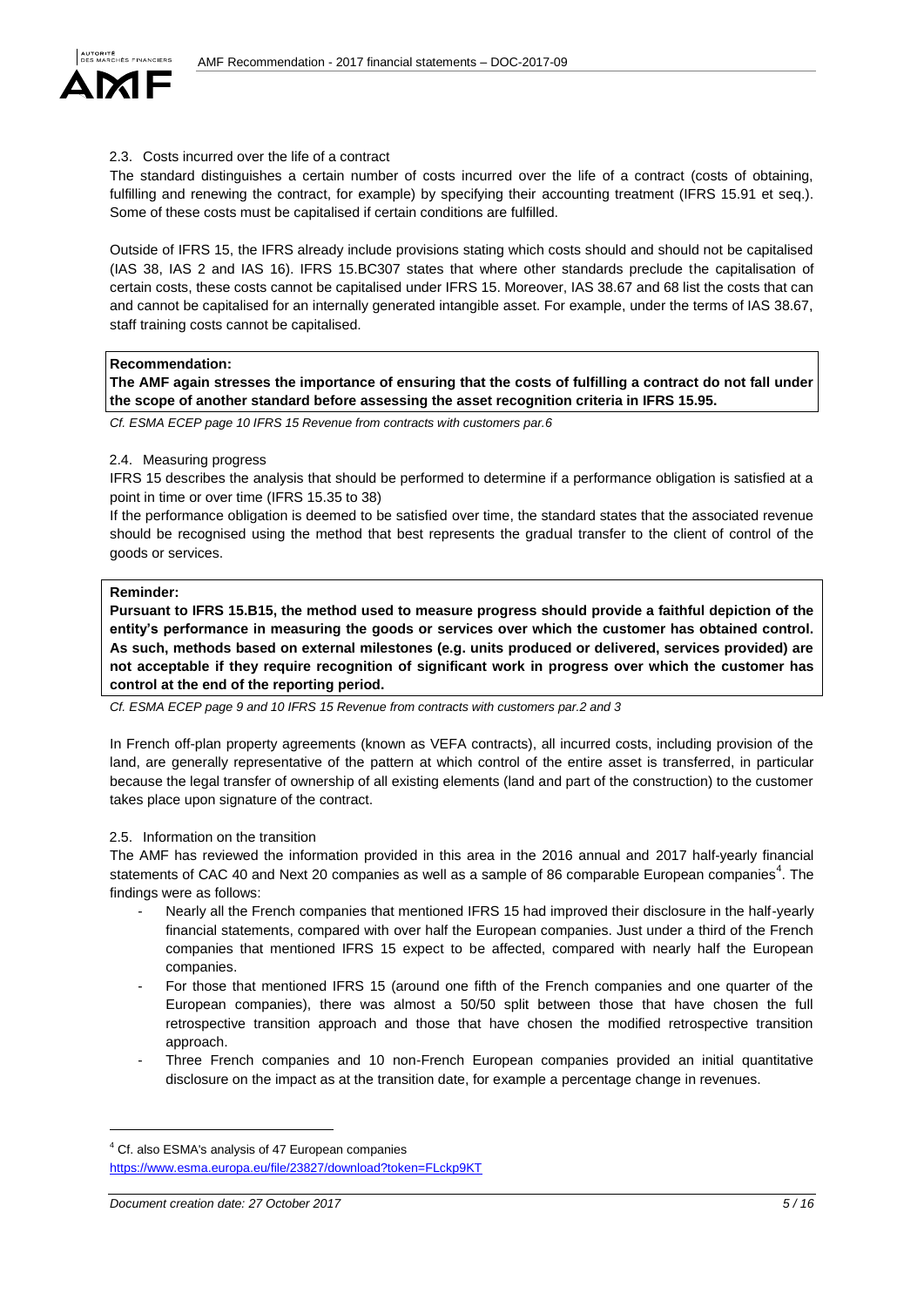

- Both in France and elsewhere in Europe, the topics most frequently mentioned by companies that believe they are affected or are still analysing the situation are a different revenue recognition rhythm compared with existing standards, identifying performance obligations, measuring variable remuneration components, distinguishing between the agent and the principal, and recognising contract costs.

### **Recommendation:**

**The AMF urges companies to refer to the AMF's ad hoc recommendation on the implementation of IFRS 15<sup>5</sup> within the context of preparing 2017 financial statements and presenting information within these financial statements in respect of the new standard.** 

**The AMF reminds companies that they need to provided more detailed and specific qualitative disclosure in the 2017 financial statements than in previous years. Pursuant to IAS 8.30, the market expects the 2017 annual financial statements to make a quantifiable estimate of the impacts of IFRS 15. This information may be given as a magnitude of the impacts, and in the case of partial information companies should specify which elements are still being analysed.\***

**In addition, if the impact of first-time adoption is immaterial but other companies in their sector have already announced that they expect to experience material effects, the AMF urges companies to explain in the notes to the financial statements why they do not expect to be impacted as much.**

**With regard to financial communication, the AMF urges significantly affected companies to present the main effects of the standard in an informative manner to the various financial market participants prior to adoption (e.g. in Q3 or 2017 annual results press releases). On this occasion, it will be helpful for the companies to present the expected impacts on the aggregates used in their financial reporting (e.g. alternative performance measures, forecasts and/or outlook).**

**Prior to publication, it is important that this information is reliable, i.e. that the company's governance bodies have been able to review it with considerable involvement from the statutory auditors.**

*\*Cf. ESMA ECEP page 2 Implementation of major new standards and disclosure of their impact par.2-4*

<span id="page-5-0"></span>2.6. First interim financial statements published under IFRS 15

IFRS 15 will be applied for the first time in the 2018 quarterly or half-yearly financial statements.

Interim financial statements are condensed and do not include all the components presented in annual financial statements pursuant to IAS 34. Nevertheless, IAS 34.16A(a) states that any changes to accounting principles must be presented.

#### **Recommendation:**

**With this in mind, interim financial statements should include detailed and specific information about IFRS 15 so that readers can understand the main accounting analysis performed and conclusions drawn. Companies should focus on the parts of the standard that will impact them the most.**

**Reminder:**

**.** 

**Even companies that experience little or no impact are required to provide much more advanced disclosure in the notes to their financial statements. Specifically, IAS 34.16A(l) requires disaggregated disclosure of revenue as per IFRS 15.114-115, with companies asked to ensure that the level of detail provided is consistent with the company's financial reporting and segment disclosure (IFRS 15.B88). The AMF also reminds companies that IFRS 15.C4 to C8 lists a certain amount of information that should be disclosed in the notes to the financial statements on first adoption.**

<sup>5</sup> AMF Recommendation - Implementation of IFRS 15 - Revenue from Contracts with Customers – and related disclosures - DOC-2016-03

[http://www.amf-france.org/technique/multimedia?docId=workspace://SpacesStore/1a818cb5-c8c4-45fb-9ade-](http://www.amf-france.org/technique/multimedia?docId=workspace://SpacesStore/1a818cb5-c8c4-45fb-9ade-9f29a84c0378_fr_1.0_rendition)[9f29a84c0378\\_fr\\_1.0\\_rendition](http://www.amf-france.org/technique/multimedia?docId=workspace://SpacesStore/1a818cb5-c8c4-45fb-9ade-9f29a84c0378_fr_1.0_rendition)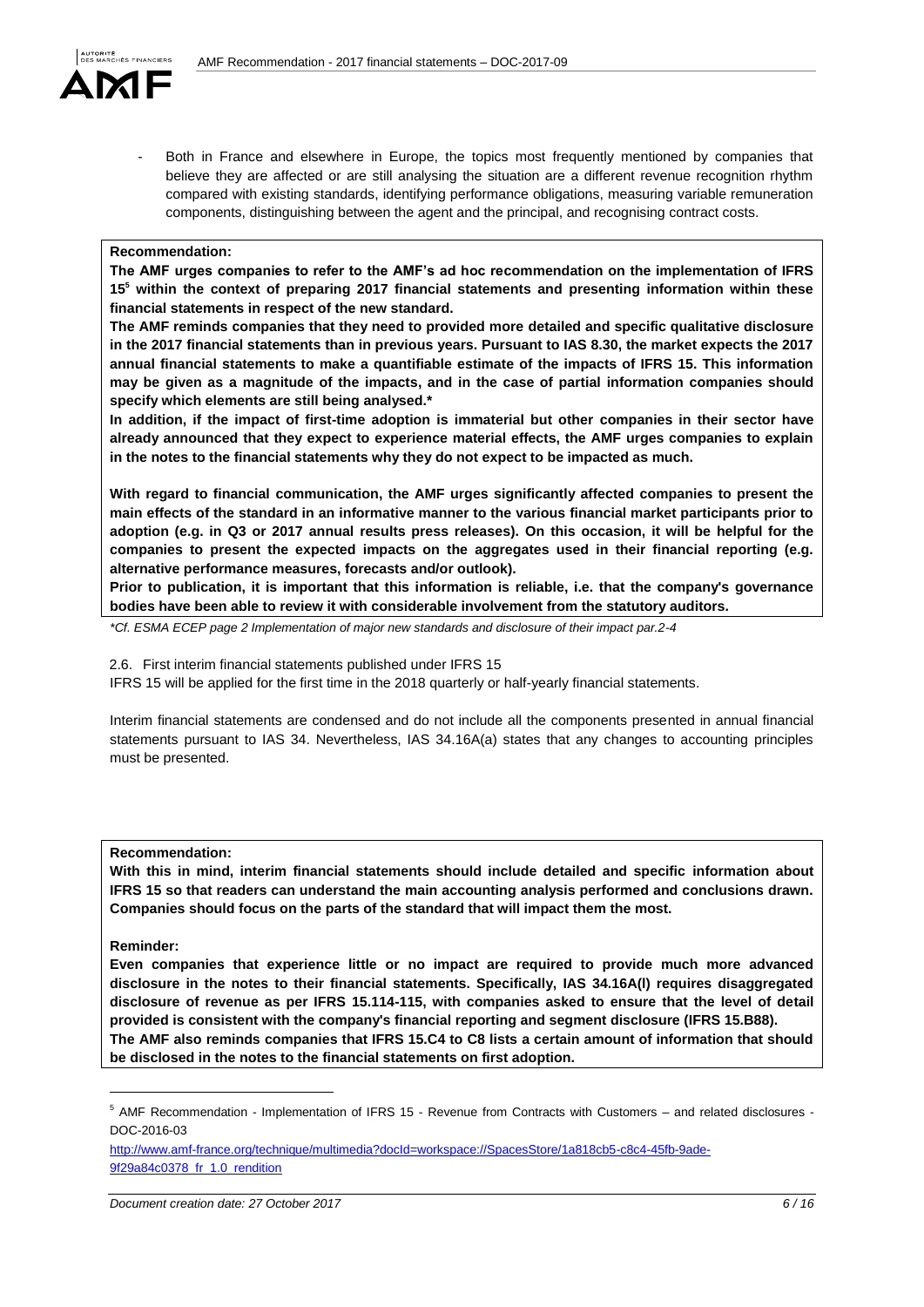## <span id="page-6-0"></span>**3. IFRS 9**

IFRS 9 – *Financial Instruments* will come into force on 1 January 2018. It includes new financial instrument accounting principles (classification, impairment and hedging) as well as significant new requirements for disclosure in the notes to the financial statements, particularly with regard to hedging.

<span id="page-6-1"></span>3.1. Elements specific to industrial and commercial companies

In theory, IFRS 9 should have a less significant effect on most corporate companies, particularly as regards impairment and classification.

IFRS 9 requires the use of an impairment model based on expected losses across all financial assets, including trade receivables.

## **Recommendation:**

**In addition to the reclassification of certain financial assets such as UCITS shares and shares that were classified as available for sale under IAS 39, the AMF reminds companies of the importance of performing the analysis required by switching from an impairment model based on incurred losses to one based on expected losses. Significantly affected corporate companies should indicate how they have modelled expected losses (e.g. customer segmentation, provision matrix based on aging balance, etc.)**

**It is important that the information provided in the notes to the financial statements is proportionate to the expected impact and the analysis performed.**

**It is also important that companies analyse the consequences of the new hedge accounting principles and evaluate whether they would be applied. The result of this analysis and the decision made should be explained. In addition, IFRS 7 (as amended by IFRS 9) requires the 2018 financial statements to provide greater disclosure on hedging strategies and how they affect the accounts.** 

*Cf. ESMA ECEP page 6 IFRS 9 Financial instruments, Specific considerations related to application of IFRS 9 for corporates*

During the first half of 2017, the IASB and IFRS IC discussed the accounting for modification of financial liabilities that do not result in derecognition under IFRS  $9^6$ . IFRS 9.B5.4.6 makes provision for the applicable accounting treatment, which does not correspond to the method used by most companies under IAS 39.

#### **Reminder:**

**In the event of modification of financial liabilities that do not result in derecognition, pursuant to IFRS 9.B5.4.6, companies should recalculate the amortised cost by discounting modified contractual cash flows at the original effective interest rate and recognise the difference with the previous amortised cost through profit and loss. The impact of applying this accounting treatment retrospectively should be recognised in opening shareholders' equity.** 

*Cf. ESMA ECEP page 6 IFRS 9 Financial instruments, par. 1*

#### **Recommendation:**

**.** 

**If there is a material impact from changing the accounting of modification of financial liabilities that do not result in derecognition, companies should provide a separate disclosure explaining the change of the accounting policy and its impact.**

*Cf. ESMA ECEP page 6 IFRS 9 Financial instruments, par. 1*

<sup>&</sup>lt;sup>6</sup> IFRIC Update June 2017 - <http://www.ifrs.org/news-and-events/updates/ifric-updates/june/>

IASB Update July 2017 - <http://www.ifrs.org/news-and-events/updates/iasb-updates/july-2017/>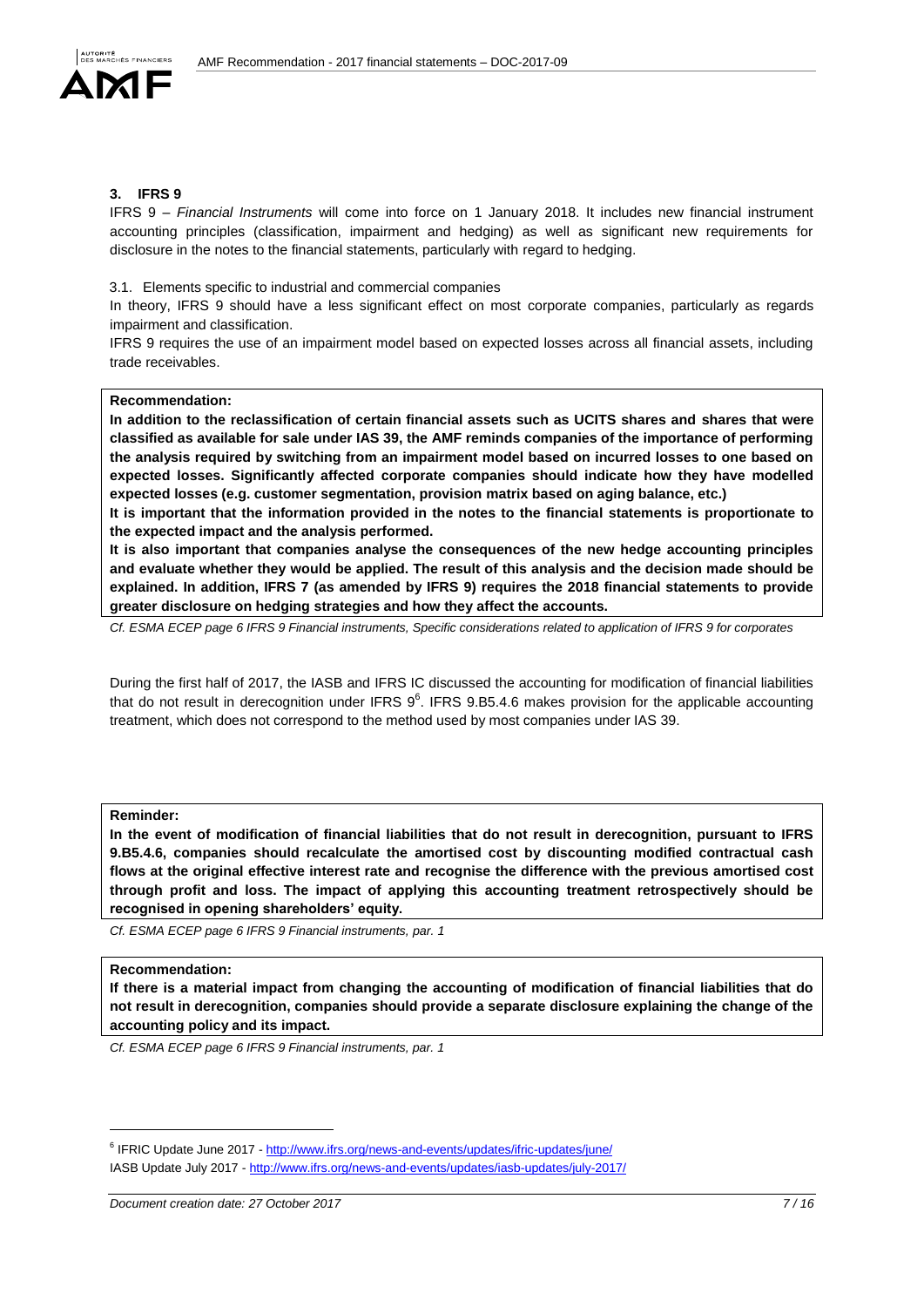

#### <span id="page-7-0"></span>3.2. Elements specific to credit institutions

Prudential regulators are keeping a close eye on how credit institutions implement IFRS 9 by way of the ECB's thematic review and the EBA's impact assessments.

### <span id="page-7-1"></span>3.2.1. IFRS 9 matters for consideration

### 3.2.1.1. Ongoing amendment

Although IFRS 9 was published in 2014 and adopted by the EU in 2016, the IASB has continued its standard setting activity by way of an amendment, which is currently being finalised, to the accounting classification of debt instruments bearing prepayment features with negative compensations. This amendment will clarify the conditions under which these instruments can be recognised at amortised cost or at fair value through comprehensive income, and will enter into force on 1 January 2019. Early application is permitted.

Companies that are materially affected by this amendment should monitor its finalisation and publication by the IASB and then its endorsement by the EU.

### **Recommendation:**

**Should the EU endorse the amendment to IFRS 9 regarding the accounting classification of debt instruments bearing prepayment features with negative compensations prior to the reporting date of 2018 interim financial statements, the AMF urges materially affected companies to early apply the amendment to ensure continuity in the accounting standards applied when IFRS 9 is adopted on 1 January 2018 and subsequently.** 

**Moreover, the AMF advises materially affected companies to explain the effects of this amendment in the notes to their financial statements.**

*Cf. ESMA ECEP page 7 Specific considerations related to application of IFRS 9 for credit institutions, par. 5*

### 3.2.1.2. Classification of financial assets

IFRS 9 introduces changes to the classification of financial assets that are analysed based on the instrument's contractual specifications and the business model used by the entity to manage each portfolio of instruments.

#### **Reminder:**

**Pursuant to IFRS 9.B4.1.2B, analysis of the business model used to classify financial instruments must be based on objective facts supported by available qualitative and quantitative indicators, of which the standard contains a non-exhaustive list. It cannot be based on a mere assertion or intention.** 

*Cf. ESMA ECEP page 7 Specific considerations related to application of IFRS 9 for credit institutions par.3*

In addition, for a business model whose objective is to hold financial assets in order to collect contractual cash flows, IFRS 9 allows companies to sale assets in certain circumstances governed by IFRS 9.B4.1.2C-3B.

#### **Recommendation:**

**Companies should internally draw up quantitative and qualitative operational indicators in order to qualify disposals of assets held for the purpose of collecting contractual cash flows, and implement supporting documentation to ensure that past or future disposals do not contravene the principles of the standard.**

*Cf. ESMA ECEP page 7 Specific considerations related to application of IFRS 9 for credit institutions par.3*

#### 3.2.1.3. Impairment model

IFRS 9 has introduced a complex new impairment model that requires methodological choices and core assumptions.

The AMF stresses that pursuant to IFRS 9.5.5.9 et seq., relevant analysis is required before it can be determined that the credit risk of a financial instrument has significantly increased since initial recognition. The AMF understands that the model most companies will use to determine whether credit risk has increased significantly will comprise relative and absolute triggers.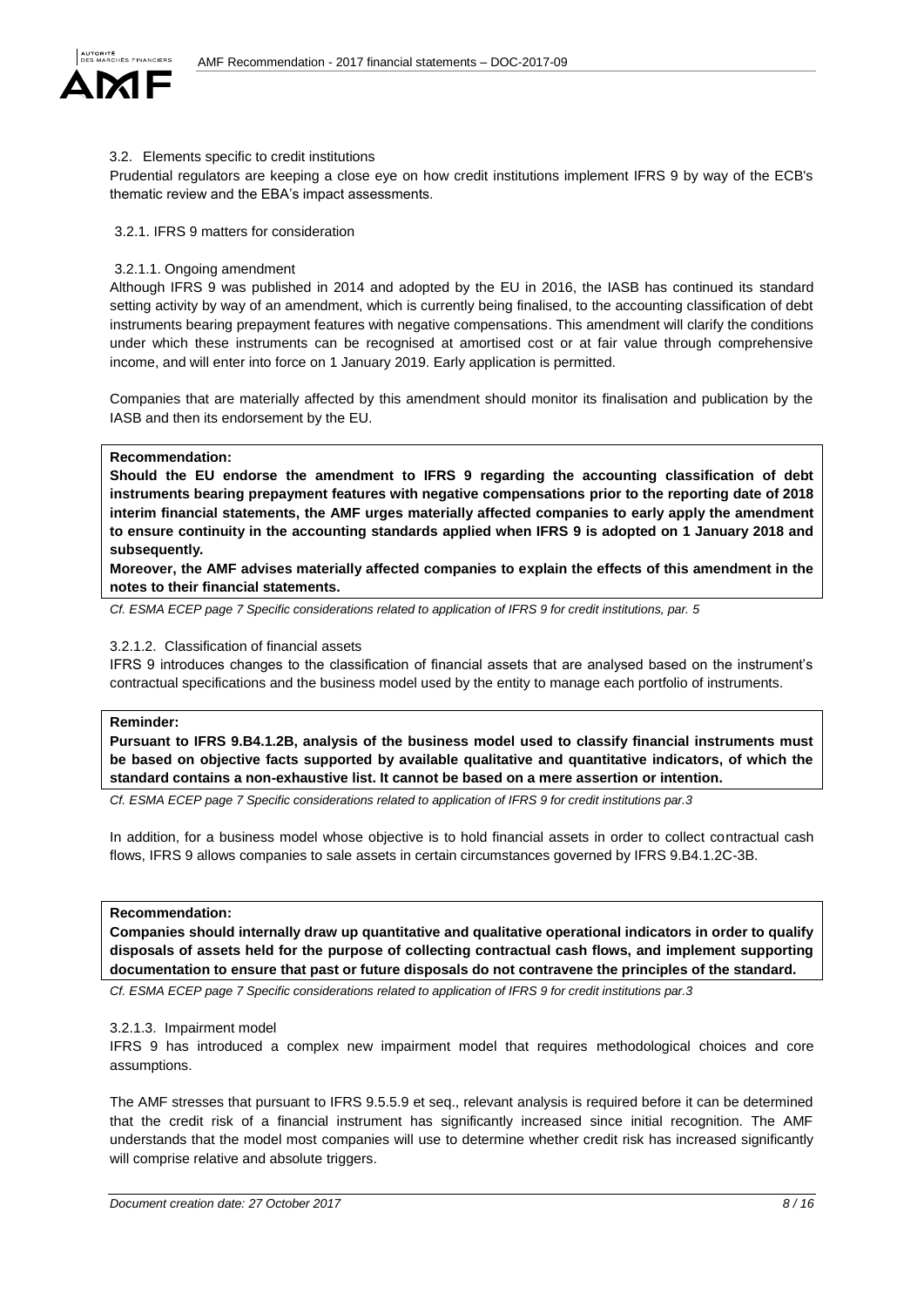## **Recommendation:**

**Since this is considered to be the most complex aspect of the standard, the AMF underlines that the approach implemented should also take forward-looking information into account. Among other things, such an approach requires companies to ensure the data is consistent and reliable, implement ad hoc governance with a robust internal control system and perform ex-post controls.** 

**In addition, if a combination of absolute and relative triggers are used to determine a significant increase in credit risk, the absolute triggers should not dominate the relative ones. This should ensure that the assumption of a low credit risk as per IFRS 9.B5.5.23 is not inappropriately extended, i.e. the assumption that a financial instrument cannot undergo a significant increase in credit risk if this risk is the same category as investment grade.** 

**IFRS 9 has also amended IFRS 7 –** *Financial Instruments: Disclosures* **and requires a significant amount of additional information in the notes to the financial statements, and it is important that companies are ready for this.**

*Cf. ESMA ECEP page 7 Specific considerations related to application of IFRS 9 for credit institutions par.4 and 6*

## <span id="page-8-0"></span>3.2.2. Information on the transition

The AMF has reviewed the information provided in this area in the 2016 annual and 2017 half-yearly financial statements of a dozen French and European credit institutions<sup>7</sup>. The findings were as follows:

- One third of the sample chose early application of the measures consisting of presenting in other comprehensive income the impact on financial liabilities measured under the fair value option, and mentioned the impact thereof.
- Two credit institutions provided initial quantitative information on the impact of the impairment model.
- As regards classification of the financial instruments, the French institutions provided detailed narrative disclosure on the expected changes and analyses for the main instruments concerned.
- Taking the whole sample into account, the disclosure in the half-yearly financial statements was slightly more advanced than in previous reporting periods, with more information provided on the new impairment model.
- Nearly the entire sample, and all the French companies, expects to avail themselves of the option to retain IAS 39's hedging provisions.
- The vast majority of banks do not expect to restate figures from comparative periods, as permitted by IFRS 9 on first-time adoption.

## **Recommendation:**

**.** 

**The AMF urges companies to refer to its ad hoc recommendation on the implementation of IFRS 9<sup>8</sup> within the context of preparing 2017 financial statements and presenting information within these financial statements in respect of the new standard..**

**The AMF reminds companies that they need to provided more detailed and specific qualitative disclosure in the 2017 financial statements than in previous years. Pursuant to IAS 8.30, the market expects the 2017 annual financial statements to make a quantifiable estimate of the impacts of IFRS 9. This information may be given as a magnitude of the impacts, and in the case of partial information companies should specify which elements are still being analysed.**

*Cf. ESMA ECEP pages 2 and 3 Implementation of major new standards and disclosure of their impacts par.2-4*

Prudential regulators continue to reflect on the implementation of transitional arrangements relating to how IFRS 9 might affect prudential ratios, with the prudential treatment of accounting provisions unchanged so far<sup>9</sup>.

[http://www.amf-france.org/technique/multimedia?docId=workspace://SpacesStore/a6bf218c-040f-4e19-8570](http://www.amf-france.org/technique/multimedia?docId=workspace://SpacesStore/a6bf218c-040f-4e19-8570-eaf8f8514b48_fr_1.0_rendition) [eaf8f8514b48\\_fr\\_1.0\\_rendition](http://www.amf-france.org/technique/multimedia?docId=workspace://SpacesStore/a6bf218c-040f-4e19-8570-eaf8f8514b48_fr_1.0_rendition)

 $7$  Cf. also ESMA's analysis of 48 European credit institutions

<https://www.esma.europa.eu/file/23827/download?token=FLckp9KT>

 $8$  AMF Recommendation - Implementation and information to be disclosed under IFRS  $9$  – Financial instruments – DOC-2016-12

*Document creation date: 27 October 2017 9 / 16*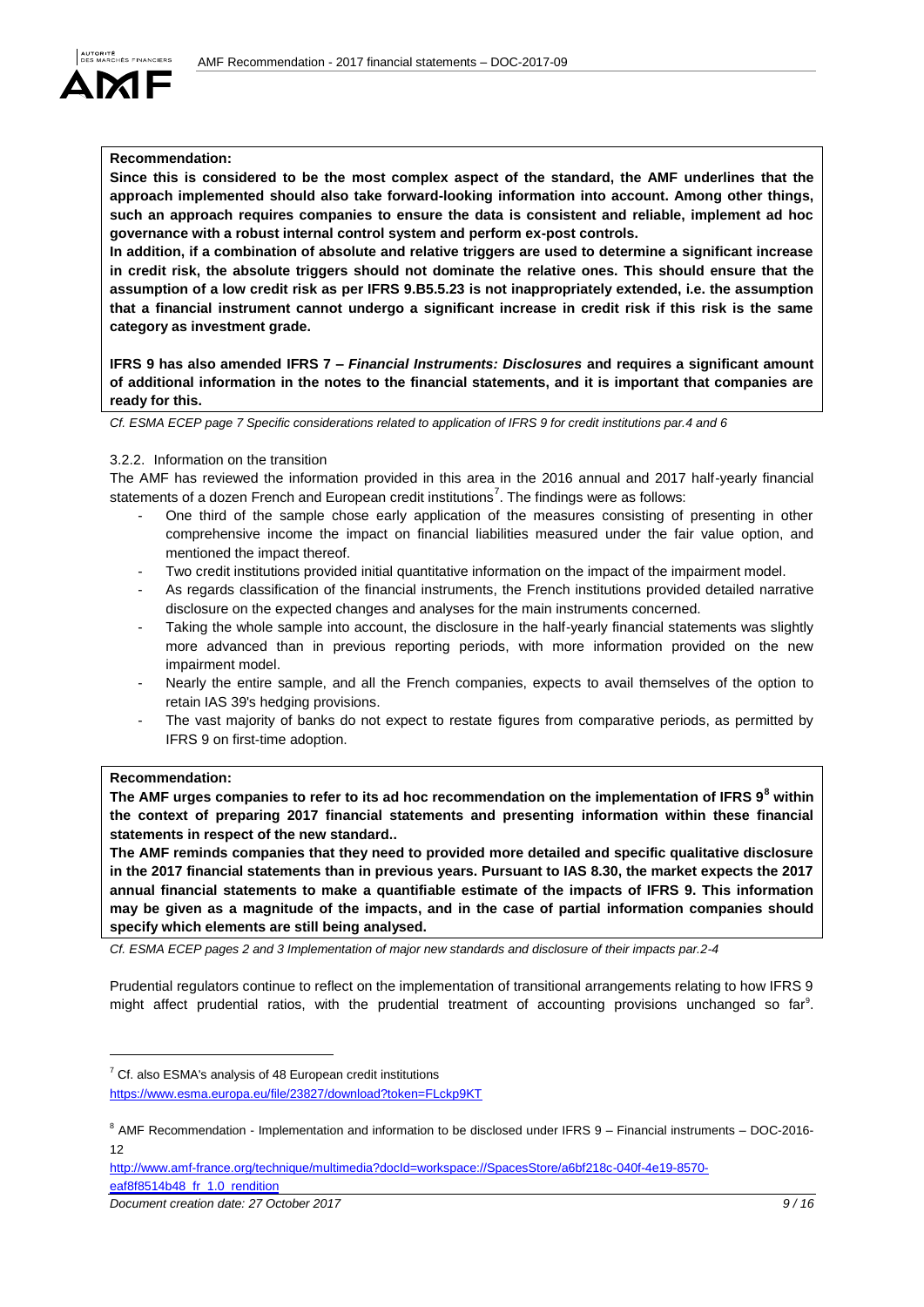

Nevertheless, it is highly likely that specific prudential disclosure requirements (Pillar 3) will be tied in with transitional arrangements to ensure appropriate transparency on the impact of these measures.

#### **Recommendation:**

**With regard to financial reporting, the AMF recommends that companies present the impacts of implementing IFRS 9 on governance (financial risk management, involvement of the audit committee) and on the aggregates used in their financial reporting (e.g. alternative performance measures, forecasts and/or outlook) in financial communication. The AMF urges significantly affected companies to present the main effects of the standard in an informative manner to the various market participants prior to adoption.** 

**Prior to publication, it is important that this information is reliable, i.e. that the company's governance bodies have been able to review it with considerable involvement from the statutory auditors.**

**The AMF urges financial institutions, when they are disclosing on how IFRS 9 will impact prudential ratios in their financial reporting, to specify (where applicable) the transitional arrangements used to calculate these ratios and to publish the ratios both before and after application of such transitional relief.\*** 

*\*Cf. ESMA ECEP page 7 Specific considerations for credit institutions par.2*

<span id="page-9-0"></span>3.2.3. First interim financial statements published under IFRS 9

IFRS 9 will be applied for the first time in the 2018 quarterly or half-yearly financial statements. Although the interim financial statements do not include all the disclosures of the annual financial statements pursuant to IAS 34, they will include the information required by IFRS 7.42I et seq on the transition.

### **Recommendation:**

**.** 

**In addition to the information required on the transition, the AMF advises companies to ensure that the presentation and depth of information provided in the interim financial statements enables readers to understand the changes to accounting principles and methods brought about by the standard compared with IAS 39, including in relation to credit risk.** 

For example, companies will look at the way in which financial instruments are classified and the disclosures that should be provided with regard to the credit quality of their exposure (breakdown by bucket, type and category of financial assets).

In addition, the French Accounting Standards Authority (ANC) has updated its recommendation on the presentation of credit institutions' financial statements to take into account the changes introduced by IFRS  $9^{10}$ .

#### <span id="page-9-1"></span>3.3. Application to insurance activities

In September 2016, the IASB published an amendment to IFRS 4 – *Insurance Contracts* enabling deferral of IFRS 9 application until 1 January 2021 if consolidating entity fulfils the criteria for having activities that are predominantly connected with insurance.

As part of the European Commission's adoption of this amendment, the Accounting Regulatory Committee issued a favourable opinion on the proposal to also allow financial conglomerates the option of deferring IFRS 9 adoption for legal entities in the insurance sector of a financial conglomerate, subject to compliance with certain measures governing the transfer of financial assets between the insurance sector and any other sector of the financial conglomerate.

[http://www.eba.europa.eu/documents/10180/1772789/EBA+Opinion+on+transitional+arrangements+and+credit+risk+adjustmen](http://www.eba.europa.eu/documents/10180/1772789/EBA+Opinion+on+transitional+arrangements+and+credit+risk+adjustments+due+to+the+introduction+of+IFRS+9+(EBA-Op-2017-02).pdf) [ts+due+to+the+introduction+of+IFRS+9+%28EBA-Op-2017-02%29.pdf](http://www.eba.europa.eu/documents/10180/1772789/EBA+Opinion+on+transitional+arrangements+and+credit+risk+adjustments+due+to+the+introduction+of+IFRS+9+(EBA-Op-2017-02).pdf)

[http://www.anc.gouv.fr/files/live/sites/anc/files/contributed/ANC/1.%20Normes%20fran%c3%a7aises/Recommandations/RECO2](http://www.anc.gouv.fr/files/live/sites/anc/files/contributed/ANC/1.%20Normes%20françaises/Recommandations/RECO2017/Recommantation_%202017-02.pdf) [017/Recommantation\\_%202017-02.pdf](http://www.anc.gouv.fr/files/live/sites/anc/files/contributed/ANC/1.%20Normes%20françaises/Recommandations/RECO2017/Recommantation_%202017-02.pdf)

<sup>&</sup>lt;sup>9</sup> Cf. Opinion of the European Banking Authority on transitional arrangements and credit risk adjustments due to the introduction of IFRS 9 EBA/OP/2017/02

 $10$  Recommendation 2017-02 on the format of the consolidated financial statements of credit institutions in accordance with international accounting standards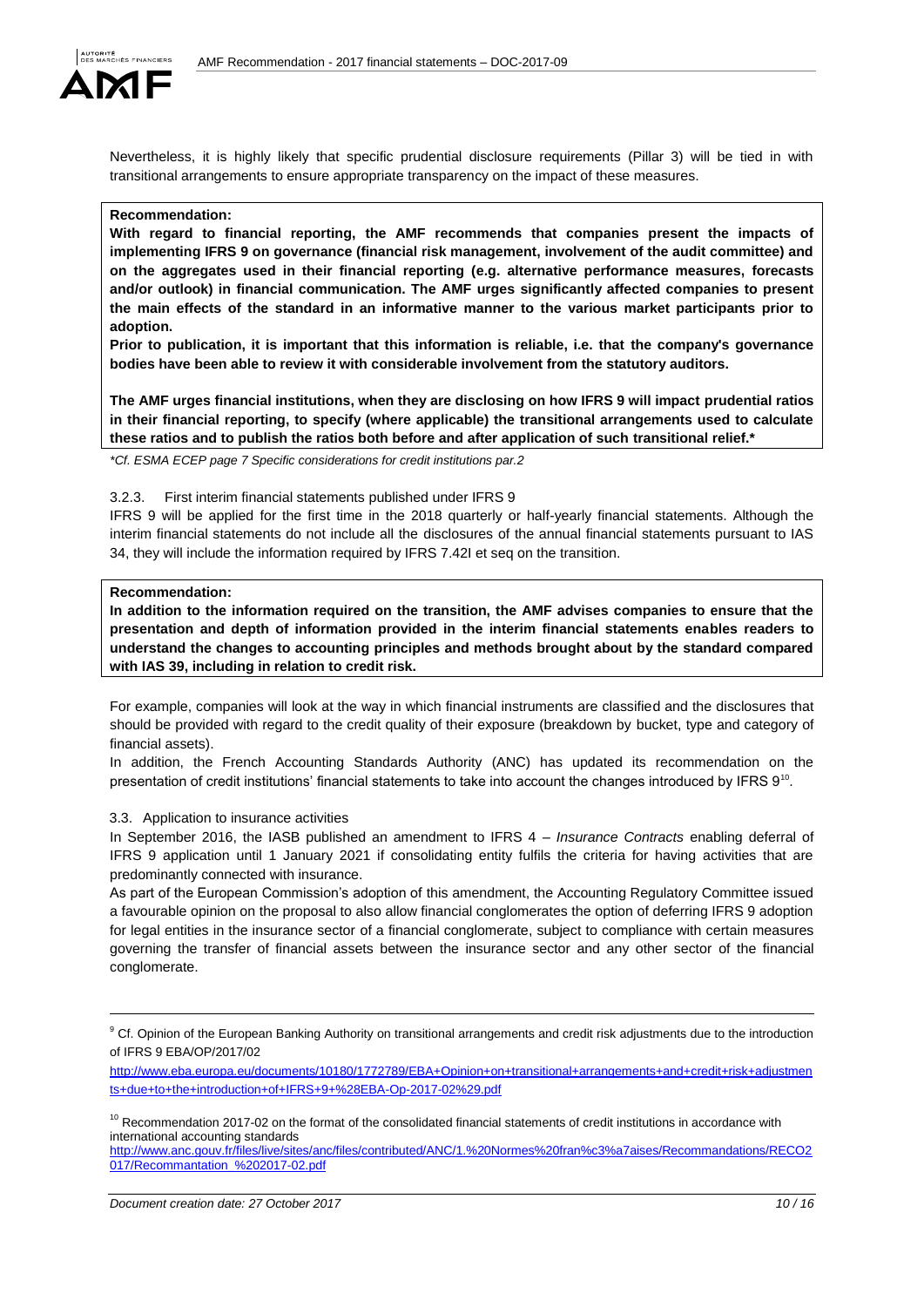### **Recommendation:**

**The AMF urges insurers and financial conglomerates that have chosen to defer application of IFRS 9 in full or for their insurance subsidiaries to notify the market of their decision in their 2017 financial statements and financial reporting.** 

**Companies that meet the amendment criteria for having activities that are predominantly connected with insurance should explain the analysis carried out.** 

**Financial conglomerates availing themselves of the option presented by the European Commission's adoption of the amendment should specify the steps they have taken to comply with the European Commission's criteria (in particular, the ban on transfers between the insurance sector and any other sector).**

**All companies deferring application of IFRS 9 should expand their disclosure in the notes to the financial statements, where applicable, to include elements such as the proportion of the group's main aggregates made up by non-IFRS 9 financial assets.** 

**Moreover, upon first-time application of IFRS 9, additional information will have to be provided in the notes to the financial statements pursuant to IFRS 4.39E and G.**

*Cf. ESMA ECEP page 9 Specific considerations related to application of IFRS 9 for insurance undertakings/conglomerates par. 2-4*

This amendment to IFRS 4 also allows IFRS 9 to be applied while recognising some of the fair-value changes of certain financial instruments in other comprehensive income. This is known as the overlay approach.

### **Recommendation:**

**If the overlay approach from the amendment to IFRS 4 is applied, all other IFRS 9 provisions apply, including those pertaining to disclosure in the notes to the financial statements. The AMF urges companies that have opted for the overlay approach to disclose this in their financial statements and financial reporting, and to disclose the expected effects of this approach pursuant to IAS 8.30.**

*Cf. ESMA ECEP p. 8 Specific considerations related to application of IFRS 9 for insurance undertakings/conglomerates par. 1*

## <span id="page-10-0"></span>**4. IFRS 16**

IFRS 16 – *Leases* will come into force on 1 January 2019. It changes the accounting treatment of leases, particularly for lessees, requiring recognition of assets and liabilities for most leases, not only finance leases. It can be applied early as soon as it is adopted by the European Union. The adoption process is ongoing and should be finalised by the end of 2017, allowing companies to apply the standard early if they so wish.

The AMF's analysis of disclosure on IFRS 16 by CAC 40 and Next 20 companies in their 2017 half-yearly financial statements revealed that around a third have chosen not to apply the standard early, while a few companies have not yet decided. Half the companies in the sample said their analysis was ongoing.

#### **Recommendation:**

**The AMF urges companies that have chosen to apply IFRS 16 early to make specific mention of this in their 2017 financial statements.**

**Pursuant to IAS 8.30, the AMF urges companies to present the expected impact of this new standard in their 2017 financial statements, separately from the impact of other new standards and with a description of the main elements of analysis and expected changes in an appropriate level of detail (by underlying asset type, for example).**

*Cf. ESMA ECEP page 11 IFRS 16 Leases par. 2*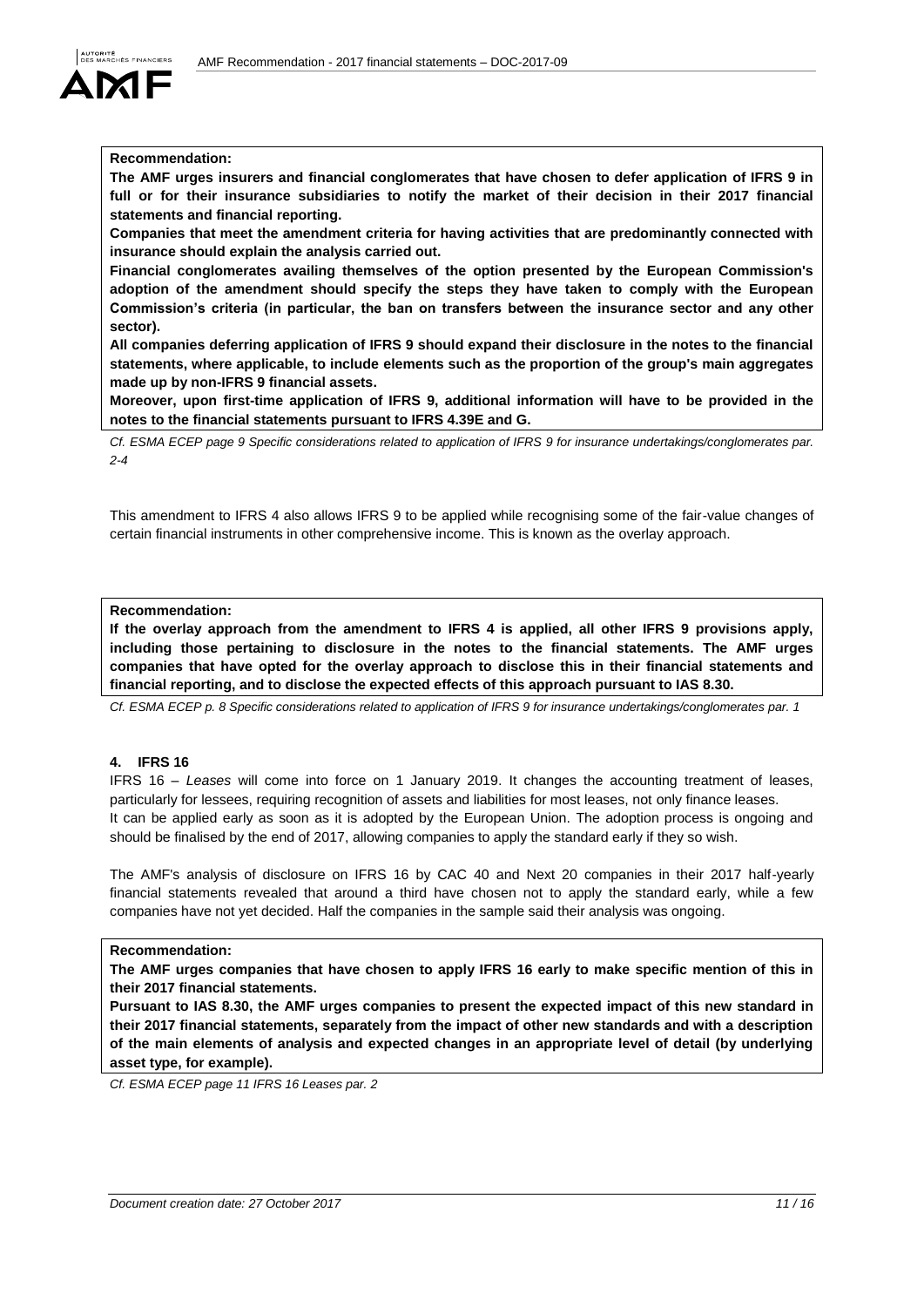

In its 2016 recommendations<sup>11</sup>, the AMF urged companies to expand on their lease disclosure because it expected the market to use this information to improve its understanding of the different types of lease and provide a rough estimate of the related impact. With the application date of the standard approaching, these recommendations are now even more pertinent.

## **Recommendation:**

**The AMF urges companies to follow its ad hoc 2016 recommendations on disclosure upon implementation of IFRS 16. Disclosure should be gradually enhanced in each reporting period, specifying pursuant to IAS 8.30:**

- **progress of work;**
- **significant accounting policy choices (e.g. transition approach);**
- specific aspects of the standard that might have an impact, with an explanation of ongoing **analysis;**
- **a qualitative indication of the magnitude of the expected impact on the financial statements on first-time adoption, and quantitative disclosure as soon as this is available or can be reliably estimated.\***

**Moreover, the AMF recommends that the companies in question present the expected impacts on the aggregates used in their financial reporting (e.g. alternative performance measures, the company's forecasts or outlook) in its financial communication.**

*\* Cf. ESMA page 11 IFRS 16 Leases par.2*

IFRS 16.C5 also allows two transition approaches: the retrospective approach and the modified retrospective approach. In both cases, the cumulative effect of first-time adoption is recognised in the opening shareholders' equity.

Pursuant to IFRS 16.C8 to C13, the modified retrospective approach enables companies to perform a simplified calculation to determine certain impacts of first-time adoption; it does not, however, enable presentation of a comparative period that has been restated according to IFRS 16.

## **Reminder:**

**.** 

**If companies use the modified retrospective approach, they are reminded that, pursuant to IFRS 16.C7, comparative information is not restated.**

*Cf. ESMA page 11 Leases par.3*

**Recommendation:**

**If companies use the modified retrospective approach and wish to provide disclosure on previous periods away from their financial statements, this information would fall under the scope of AMF position 2015-12<sup>12</sup> on alternative performance measures.** 

## <span id="page-11-0"></span>**5. AMF financial statement reviews**

## <span id="page-11-1"></span>5.1. Ex-post review of financial statements

The AMF hereby presents an overview of its financial statement review work. The information provided below concerns the reviews conducted between October 2016 and September 2017 and the main topics that gave rise to work and commentaries by the AMF. There is continuity between the financial statement reviews conducted by

[http://www.amf-france.org/technique/multimedia?docId=workspace://SpacesStore/26cd1187-5ba7-44d9-89cc](http://www.amf-france.org/technique/multimedia?docId=workspace://SpacesStore/26cd1187-5ba7-44d9-89cc-f74d796332f2_fr_1.1_rendition)[f74d796332f2\\_fr\\_1.1\\_rendition](http://www.amf-france.org/technique/multimedia?docId=workspace://SpacesStore/26cd1187-5ba7-44d9-89cc-f74d796332f2_fr_1.1_rendition)

<sup>&</sup>lt;sup>11</sup> Cf. AMF Recommendation - 2016 financial statements - DOC-2016-09 - §3 page 9 [http://www.amf-france.org/technique/multimedia?docId=workspace://SpacesStore/79a7f860-5fbd-44e6-abc9](http://www.amf-france.org/technique/multimedia?docId=workspace://SpacesStore/79a7f860-5fbd-44e6-abc9-b1d8b2bd8393_fr_1.0_rendition) [b1d8b2bd8393\\_fr\\_1.0\\_rendition](http://www.amf-france.org/technique/multimedia?docId=workspace://SpacesStore/79a7f860-5fbd-44e6-abc9-b1d8b2bd8393_fr_1.0_rendition)

<sup>&</sup>lt;sup>12</sup> Position DOC-2015-12 Alternative performance measures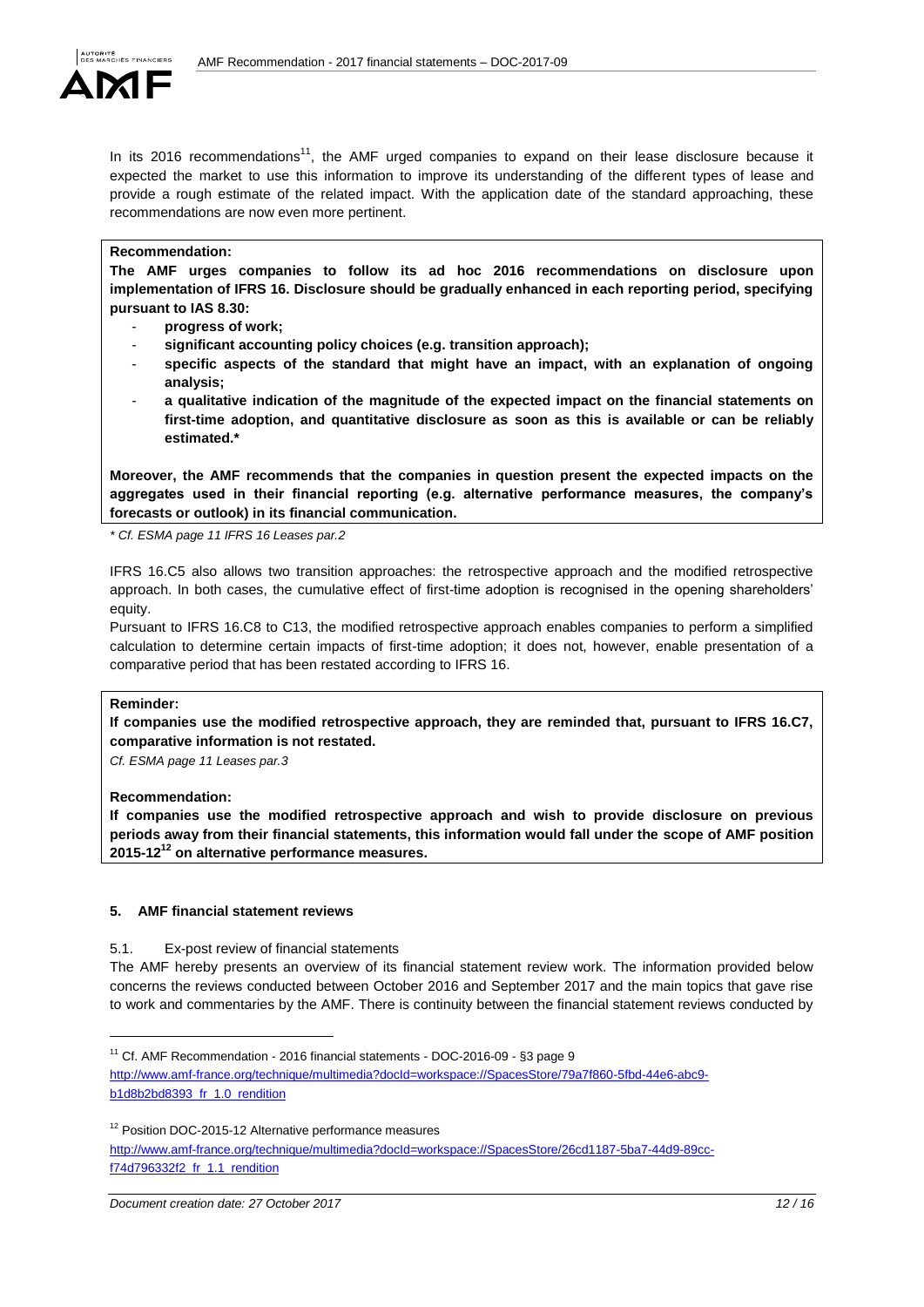

the market regulator, which identify certain difficulties in applying accounting standards, the selection of subjects for AMF recommendations ahead of financial reporting and the direction that will be taken by future reviews.

Of the reviews conducted by AMF teams between October 2016 and September 2017, 75% concerned registration documents and 25% concerned annual reports.

<span id="page-12-0"></span>5.1.1. Selection of issuers reviewed as part of the Corporate Accounting and Auditing Directorate's (DAC) work schedule and type of review

Every year, the AMF uses three criteria to select a sample group of issuers whose accounts it will review: risk, rotation and random sampling, in compliance with ESMA's guideline on enforcement of financial information.

As part of its risk analysis, the AMF considers market criteria (e.g. capitalisation, floating capital) and financial indicators (e.g. ratios, changes in financial highlights, and financial or market transactions) that are specific to each issuer, but also more general criteria such as sector-based issues. The rotation approach ensures that the financial statements of companies in a given compartment are reviewed at least once during a given period. The random sampling approach is used for companies in Euronext's Compartment C, which are more numerous and have a smaller capitalisation.

Of the companies picked in 2017, 67% were selected on a risk-based approach, 17% on the rotation approach and 16% using random sampling.

In addition to this selection, the AMF may perform additional reviews on some companies, focusing on one or more specific themes based on the environment at the time or issues it has previously encountered.

In 2017, approximately 75% of the reviews conducted were full reviews (i.e. concerning all the issuer's financial statements), compared with 79% in the previous period. The targeted reviews mainly concerned the amendment to IAS 38 on methods of depreciation and amortisation, debt restructuring or significant changes of control.

### <span id="page-12-1"></span>5.1.2. Recommendations sent to issuers

87% of the reviews completed during the period in question (October 2016 - September 2017) resulted in the AMF sending recommendations to the issuer (compared with 86% in the previous period). This means 13% of the reviews did not lead to any specific action.

When recommendations are made, or when the AMF teams identify that a follow-up is needed in a particular area, the teams automatically perform a follow-up at the end of the next reporting period.

The average number of recommendations per review is fairly stable, rising from 2.4 to 2.8 in the most recent period.



The recommendations issued break down as follows by topic:

Change in breakdown of recommendation topics over the last three periods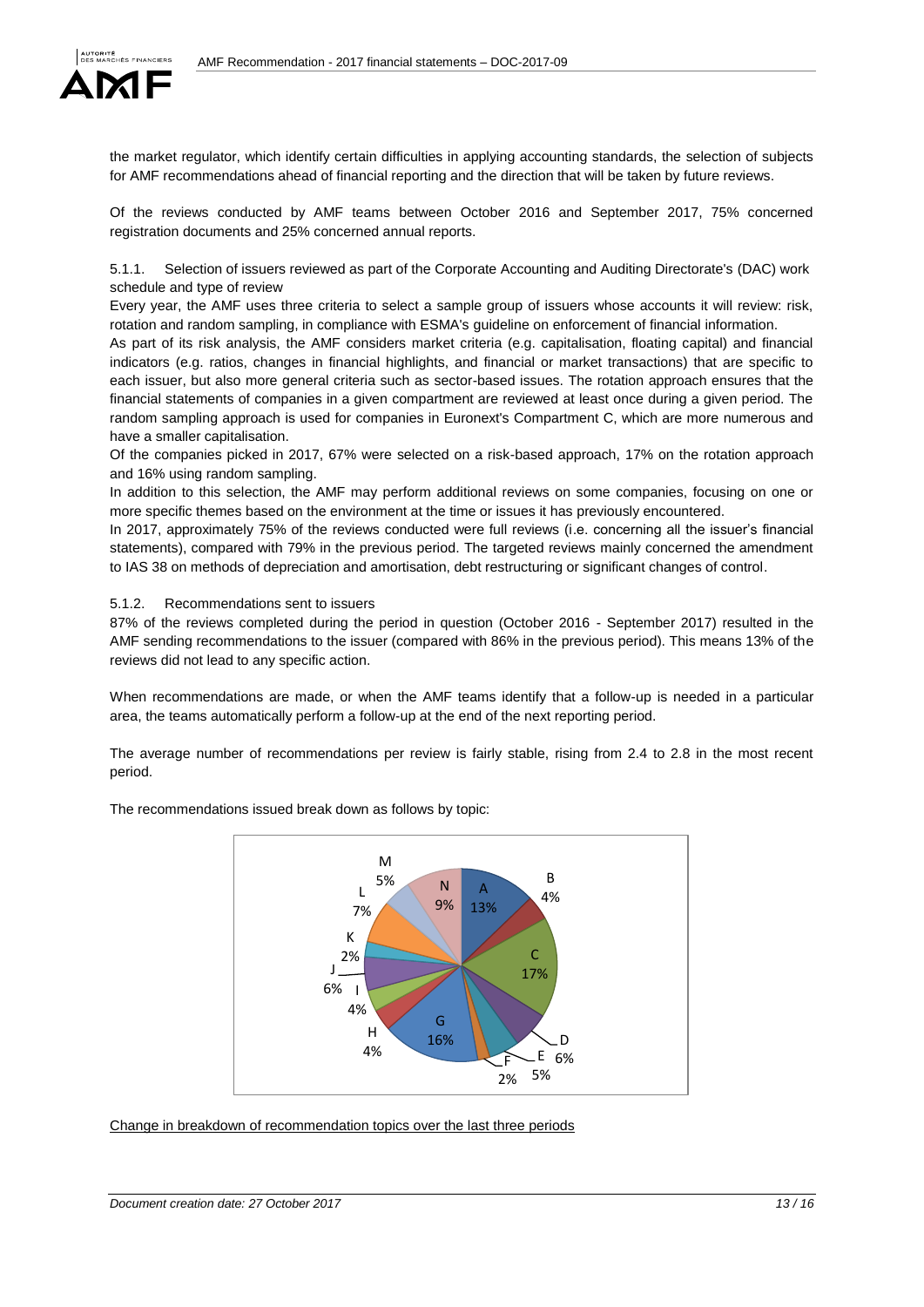



| A: Impairment test (IAS 36)                                                           | H: Related parties (IAS 24)                                  |  |
|---------------------------------------------------------------------------------------|--------------------------------------------------------------|--|
| B: Consolidation and associates (IAS 27, IAS 28, IFRS 10,<br><b>IFRS 11, IFRS 12)</b> | I: Intangible assets (IAS 38)                                |  |
| C: Financial instruments and fair value (IAS 32, IAS 39, IFRS<br>7, IFRS 9, IFRS 13)  | J: Assets held for sale and discontinued operations (IFRS 5) |  |
| D: Income Taxes (IAS 12)                                                              | K: Business combinations (IFRS 3)                            |  |
| E: Provisions (IAS 37)                                                                | L: Operating segments (IFRS 8)                               |  |
| F: Share-based payment, employee benefits (IFRS 2, IAS 19)                            | M: Revenue (IAS 18, IFRS 15)                                 |  |
| G: Presentation of financial statements (IAS 1, IAS 7, IAS 8)                         | N: Other                                                     |  |

The most common recommendation topics for 2016-2017 were financial instruments and fair value (17%), financial statements (16%) and impairment tests (12%).

We note that recommendations relating to the presentation of financial statements (16% in 2016-2017 versus 7%) in 2014-2015) and to financial instruments and fair value (17% in 2016-2017 versus 10% in 2014-2015) have increased for three years in a row.

While impairment tests remain an important topic with 12% of the recommendations in 2016-2017, this figure has halved in the last three years, pointing to an overall improvement in companies' disclosure and analysis in this area.

With regard to the presentation of financial statements, the AMF's main recommendations and actions concerned the financial aggregates presented in the income statement. The AMF has urged some companies to reclassify certain elements presented as non-current, such as the share of depreciation and amortisation of non-current assets resulting from remeasuring said assets at fair value following acquisitions, under current operating income. In the AMF's view, it was not possible to classify recurring items such as depreciation and amortisation as noncurrent and, moreover, the entire impairment expense of an asset could not be split into two components within an income statement by nature or within two separate aggregates of the income statement.

The AMF has also advised companies to omit from their primary financial statements aggregates which are not sub-totals and to put these in the notes to the financial statements, where they are calculated in accordance with IFRS principles. If these aggregates or indicators are calculated on the basis of principles that are not compliant with IFRS and not broken down by sector, the AMF asks companies to withdraw them from their financial statements and present them as alternative performance measures in other part of the financial communication.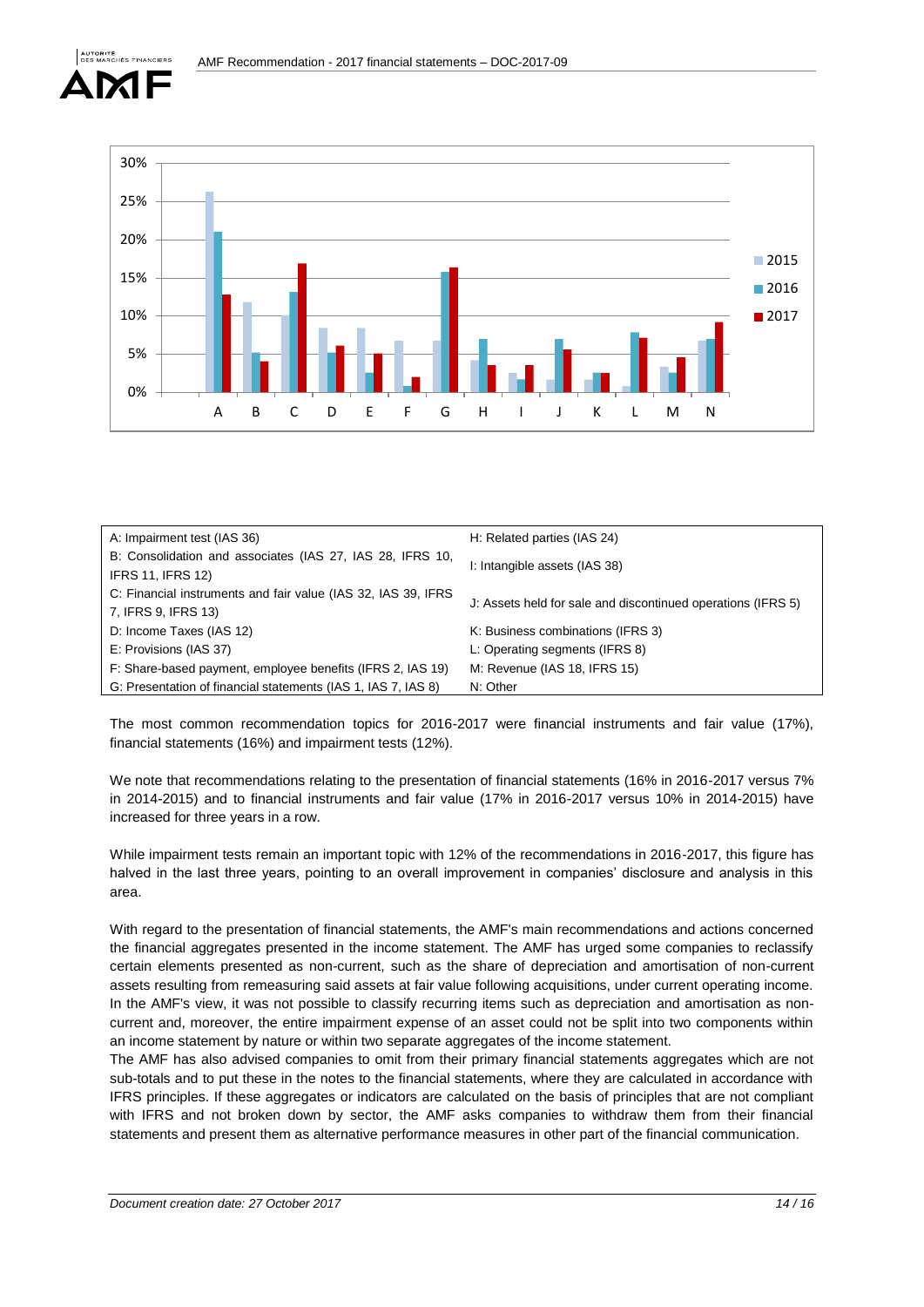

In addition, the AMF has ensured that companies with a going concern risk describe the assumptions underlying the going-concern principle in sufficient detail in the notes to the financial statements, accompanied by supporting objective facts.

The increase in recommendations related to financial instruments is due partly to a larger number of financial institutions reviewed during the period (particularly bond issuers) and partly to the targeted reviews focused on debt restructuring, whereby analysis showed whether or not it was a substantial modification requiring the debt to be derecognised and the related impacts to be presented. The other recommendations issued in relation to financial instruments concern credit risk disclosure and the breakdown of receivables past due but not impaired.

"Others" includes miscellaneous topics such as leases or inventories.

### <span id="page-14-0"></span>5.2. Review of financial statements included in IPO prospectuses

Between October 2016 and September 2017, the AMF reviewed 24 companies' accounts included in IPO prospectuses.

| IPO prospectus financial statements reviewed |           |           |  |  |  |
|----------------------------------------------|-----------|-----------|--|--|--|
| 2014-2015                                    | 2015-2016 | 2016-2017 |  |  |  |
| 38                                           | 24        | 24        |  |  |  |
| 26                                           | 17        | 18        |  |  |  |
| 12                                           |           | 6         |  |  |  |
|                                              |           |           |  |  |  |

Requests were formulated in 19 cases:

- 7 pre-publication changes to financial statements, concerning in particular presentation of the income statement.
- 4 insertions to the prospectus of an additional note to the financial statements.
- 8 specific recommendations for the next set of financial statements.

With regard to IPO prospectuses, the AMF cannot review the financial statements prior to them being approved by the company's competent governing body (board of directors or management board) and the audit work being completed or nearly completed. If the accounts are changed in the wake of the AMF's review, they must be approved again by the competent governing body.

## <span id="page-14-1"></span>5.3. Other prospectuses

The AMF also reviews the pro forma financial information that appears in the prospectus for a merger/absorption or in the prospectus for a share or bond issue to refinance a significant acquisition.

Even if these are not strictly speaking IFRS-compliant financial statements, this pro forma financial information is based mainly on IFRS principles and core assumptions, which will then be used in the issuer's consolidated financial statements. The recurring themes in this area concern the identification of the acquiring company. With this in mind, the AMF often needs a substantiated analysis of the IFRS 3.B14-B18 criteria to make sure of the analysis performed.

In addition, the AMF often demands that the assumptions used to determine the pro forma information and presented in the explanatory notes, for example in terms of how debt levels or shareholdings are affected by change-of-control clauses, or how goodwill is calculated, are sufficiently clear and precise.

Pursuant to IFRS 3.B64(q)(ii), upon publication of post-business combination financial statements, companies present the revenue and net income of the new group as if the acquisition date were the start of the financial year. In its reviews, the AMF attempts to connect this two information and understand the method used to calculate the items presented in the notes to the IFRS financial statements, and this should be provided more frequently.